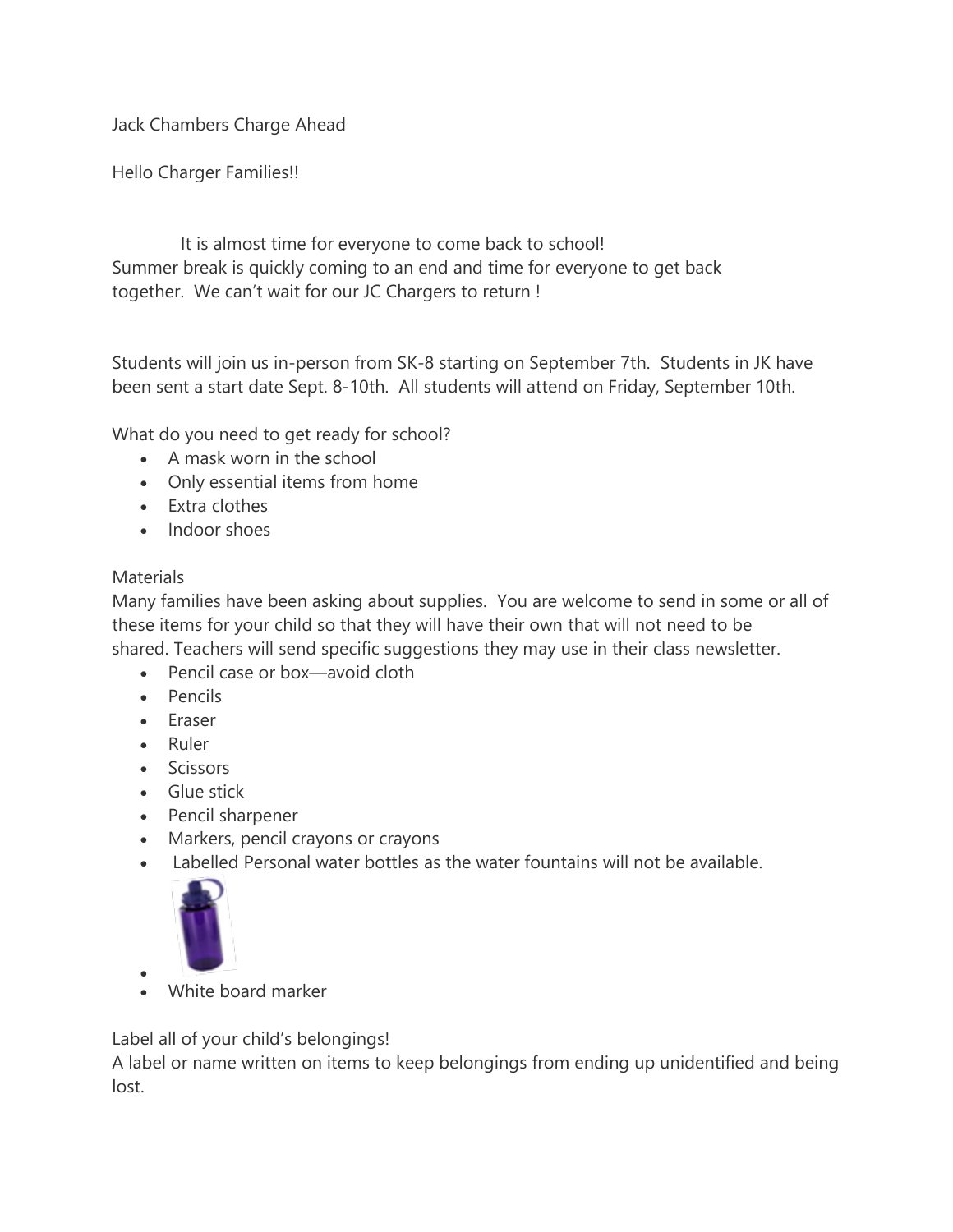Make labelling easy with custom stickers such as Mabel's Labels. They are fantastic labels and each purchase will benefit the school. [campaigns.mabelslabels.com](http://track.spe.schoolmessenger.com/f/a/T5OyXK_4B8KOwN9I7Eqygw~~/AAAAAQA~/RgRjE4UnP4QvAWh0dHBzOi8vY2FuMDEuc2FmZWxpbmtzLnByb3RlY3Rpb24ub3V0bG9vay5jb20vP3VybD1odHRwJTNBJTJGJTJGY2FtcGFpZ25zLm1hYmVsc2xhYmVscy5jb20lMkYmZGF0YT0wMiU3QzAxJTdDc3VzYW5uZS55b3VuZyU0MHR2ZHNiLmNhJTdDMGNmNDdlZWY3YjM2NDE1NmU5M2MwOGQ4NDA4NTg0MzAlN0MyMDI0YzVkNmJlZDU0NzA1OThhY2Y4M2U2NGE3OGU5OSU3QzElN0MwJTdDNjM3MzMwMjg5NDgxMDY2NTc0JnNkYXRhPTFHMVFBUzR6ZDBRYSUyRiUyQlk5VVclMkZIN29SMG1ZSWFrSGxUMmVQcWZvV01OZjglM0QmcmVzZXJ2ZWQ9MFcHc2Nob29sbUIKYTCnUTJh6dbFu1IVamFja2NoYW1iZXJzQHR2ZHNiLmNhWAQAAAAC) 

### Parent Portal

A reminder to complete the Student Health Agreement, Student Consents and confirm contact information. If your child has an allergy, asthma or another life threatening health concern please fill out an Individual Plan of Care (IPOC) and set a time to bring Epi-pens, Puffers and/or other medications to the school. [http://www.tvdsb.ca/parentportal](http://track.spe.schoolmessenger.com/f/a/b5rugGjc-IVbqzQdkk5Lxg~~/AAAAAQA~/RgRjE4UnP0QzaHR0cHM6Ly9zY2hvb2xhcHBzMi50dmRzYi5jYS9wYXJlbnRzL3R2ZHNiX3BhcmVudHMvVwdzY2hvb2xtQgphMKdRMmHp1sW7UhVqYWNrY2hhbWJlcnNAdHZkc2IuY2FYBAAAAAI~) 

# School Day

9:00 a.m. – Morning Bell

10:40 a.m. – 11:20 a.m. Lunch and outdoor time for students (20 minutes in and 20 minutes out)

1:20 p.m. – 2:10 p.m. Lunch and outdoor time for students (25 minutes in and 25 minutes out)

3:30 p.m. – Dismissal Bell

We will be staggering our recess and lunch times this year to reduce the number of students on the yard and interacting in the halls of the school. If you would like your child to go home for lunch, the second break is 50 minutes. Please send a note or call the office at 519- 452-8240 if they are going home.

### Masks

Masks are to be worn by all students while inside the school. Please send an additional mask in their backpack for them to change after lunch or when soiled. Mask storage when outside can include:



•

- A fanny pack or sling pack and hand sanitizer if they wish
- Use of pocket
- A break-away lanyard
- A clip to attach to clothing

We encourage our families to discuss with their child/children what will work best for them.

Our First Day of 2021 School Year on Sept 7th...What will the first morning look like?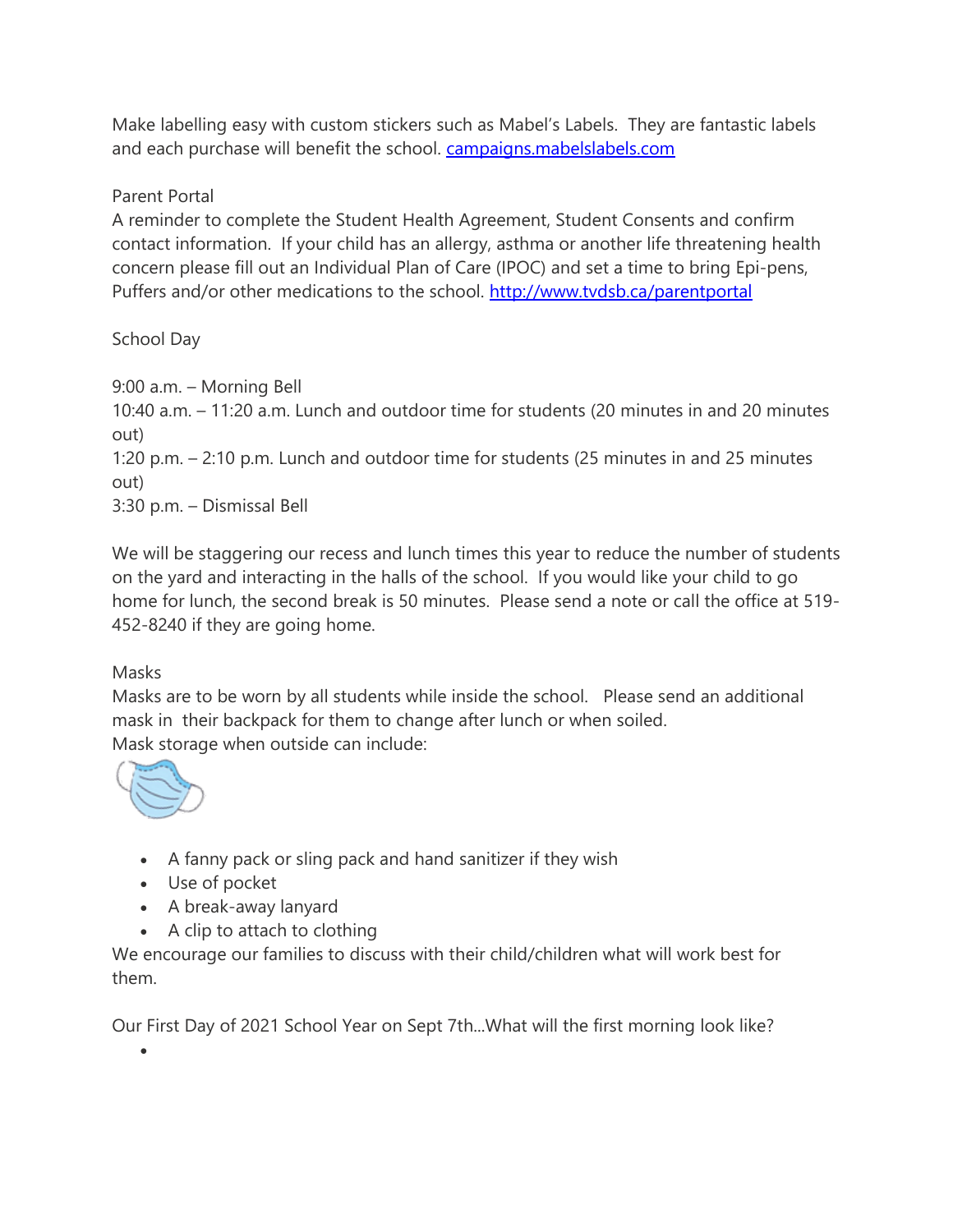

• All people (including younger siblings/caregivers/relatives) coming onto the school yard must pass the Ontario Covid self-assessment screening@[.https://covid-19.ontario.ca/self](http://track.spe.schoolmessenger.com/f/a/8JJEKuFIZ0ULSPequUfgmQ~~/AAAAAQA~/RgRjE4UnP0QsaHR0cHM6Ly9jb3ZpZC0xOS5vbnRhcmlvLmNhL3NlbGYtYXNzZXNzbWVudC9XB3NjaG9vbG1CCmEwp1EyYenWxbtSFWphY2tjaGFtYmVyc0B0dmRzYi5jYVgEAAAAAg~~)[assessment/.](http://track.spe.schoolmessenger.com/f/a/8JJEKuFIZ0ULSPequUfgmQ~~/AAAAAQA~/RgRjE4UnP0QsaHR0cHM6Ly9jb3ZpZC0xOS5vbnRhcmlvLmNhL3NlbGYtYXNzZXNzbWVudC9XB3NjaG9vbG1CCmEwp1EyYenWxbtSFWphY2tjaGFtYmVyc0B0dmRzYi5jYVgEAAAAAg~~)

• Everyone will need to distance while on the school yard. Do not get close to other students and are to remain in their designated grade area. Families and Caregivers will need to remain distanced and away from others and school access doors.



•

• Signs for each grade (Kindergarten -Grade 8) will be placed around the school yard on pylons. Students will go to the designated area for their grade and remain social distanced while waiting. Please see the attached map for the grade location.

• At 9 am teachers will gather their students to go into school.

# Only Healthy Children Please

Parents must ensure that they complete the Ontario Covid [screening](http://track.spe.schoolmessenger.com/f/a/SkXWCOOz16xXAoYNIRDF-g~~/AAAAAQA~/RgRjE4UnP0Q0aHR0cHM6Ly9jb3ZpZC0xOS5vbnRhcmlvLmNhL3NjaG9vbC1zY3JlZW5pbmcvY29udGV4dFcHc2Nob29sbUIKYTCnUTJh6dbFu1IVamFja2NoYW1iZXJzQHR2ZHNiLmNhWAQAAAAC) for their child prior to sending them to school each day. If your child exhibits any of the symptoms listed, please keep him or her at home. We are relying on parents as the first line of defense to help keep students safe and keep the school open. If your child arrives at school ill or becomes ill throughout the day, they will be sent home.

Limited Access to the School

- Public access to schools is limited
- All visitors who are approved for access with an appointment, must wear a mask/face covering, complete self-screening and sign-in at the school office
- We will have the office phone number posted on the front door to reach the school office staff for assistance as well as a doorbell for those who do not have a cell phone.
- Do not leave students alone at the school doors to sign in late
- All doors of the school will be locked each day. Students will be let in one at a time if they are late.